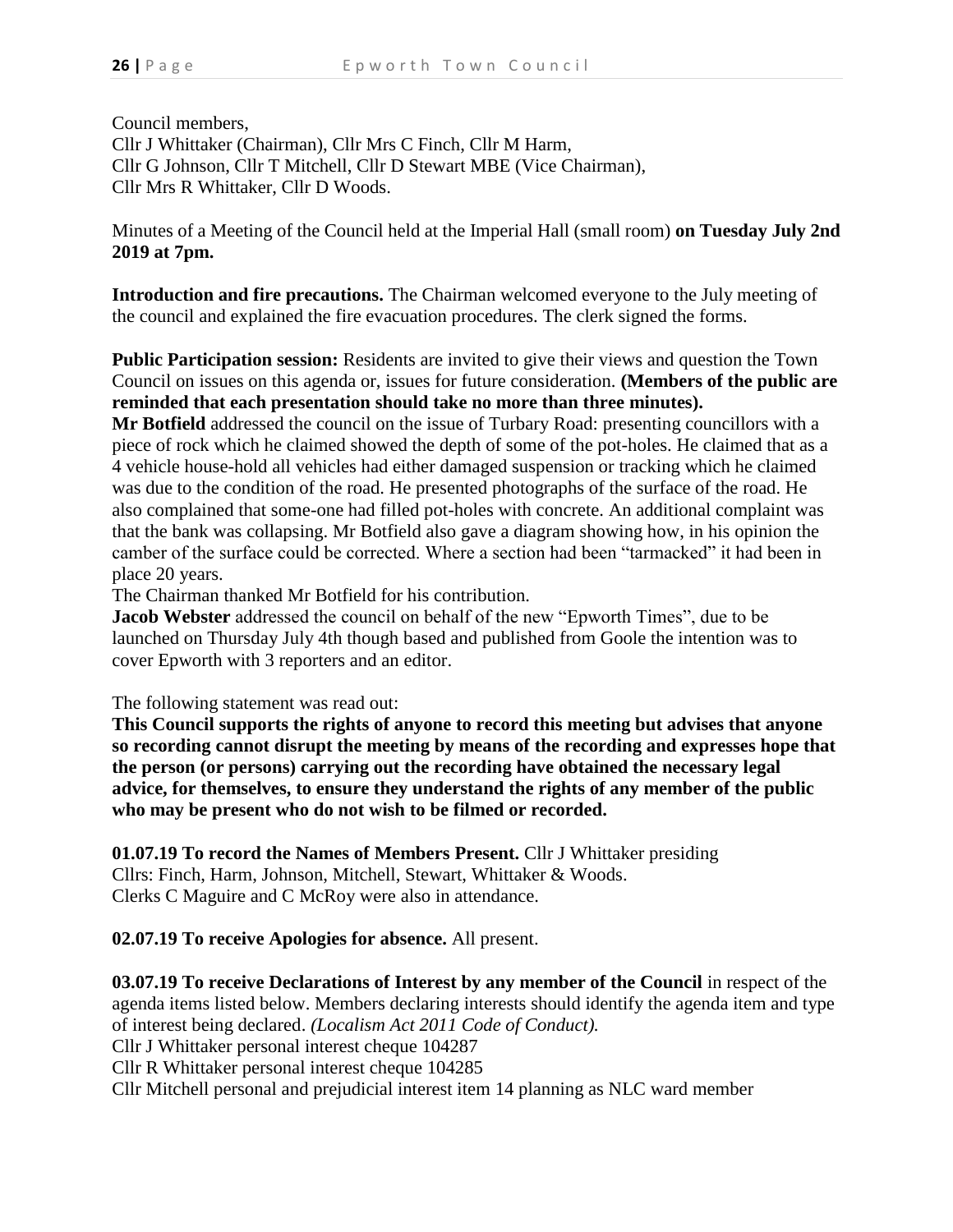Personal and prejudicial interest item 21Turbary Road as ward member Personal interest item 24 as member of independent group Cllr Harm personal interest cheque 104288

**04.07.19 To note dispensations** given to any member in respect to items on the agenda (*Localism Act 2011 and the Code of Conduct*). None requested.

## **05.07.19 To receive the Chairman's Announcements** *(for information only)*.

The Chairman welcomed Jacob from the new local paper saying it was good to see a local publication and some-one present at the meeting, he wished the new business a success. The Chairman reminded councillors about the Field Day event at Kings Head Croft between 10am and 5pm on Saturday July 6th. The Chairman thanked the organisers of the Epworth Music Day for a fantastic event, it was so busy in Epworth and well organised. The Chairman thanked Cllrs R Whittaker, Harm and Mitchell for getting things for the office organised. The Chairman went on to introduce, formally, Clare Mc Roy the new assistant clerk who would be in the office on Thursdays. Two tickets for the Epworth Show had been received and one carparking permit for councillors manning the stand.

## **06.07.19 To receive reports from Ward councillors** (*for information only*).

Cllr Mitchell began with an update about British Steel, North Lincolnshire Council had held an extra-ordinary meeting and produced a joint motion which was supported unanimously in favour of a support for a solution. Cllr Mitchell reported that Cllr Robinson wished to report that the online portal was under review with a new focus on "friendliness". Cllr Mitchell reported that he intended to hold surgeries in future between 6 and 6.30pm immediately prior to the full council meetings. He reported that the Great British Spring Clean had been a successful event following which he had obtained 2 sets of litter picking equipment to be kept at the office, there would be Health and Safety forms to be signed and NLC would collect the rubbish. Following many complaints about long grass and weeds on footpaths, these should now all have been attended to. Cllr Mitchell said that he would be meeting with the organisers of Epworth Music day as they would be looking at a road closure next year as a means of risk reduction. He finished by reporting that following reports of overhanging trees an inspection was scheduled.

## **07.07.19 To receive the Clerk's Report** *(for information only).*

**WIP sheet** completed to date from minutes of June meeting of the council and presented with the report.

**Grant application received from Epworth Royal British Legion** (Finance Committee then full council) **Grant application from Epworth Show** (Finance Committee then full council)

**Town Council bank mandate and card application** form; bank required signatures on second form, completed and submitted; paperwork in progress for card application.

**Insurance**: confirmation from Zurich Insurance that public liability will cover members of the public in the Cemetery and it will cover "any land you are responsible for".

**Epworth maps**; Tourism NLC are providing 100 copies of folded A4 maps FOC, scheduled for delivery later this week

**Councillor Training**: the clerk has been notified that a single whole day training session is being organised at Haxey on Friday August 9th. Full details are not yet available but will be circulated as soon as received.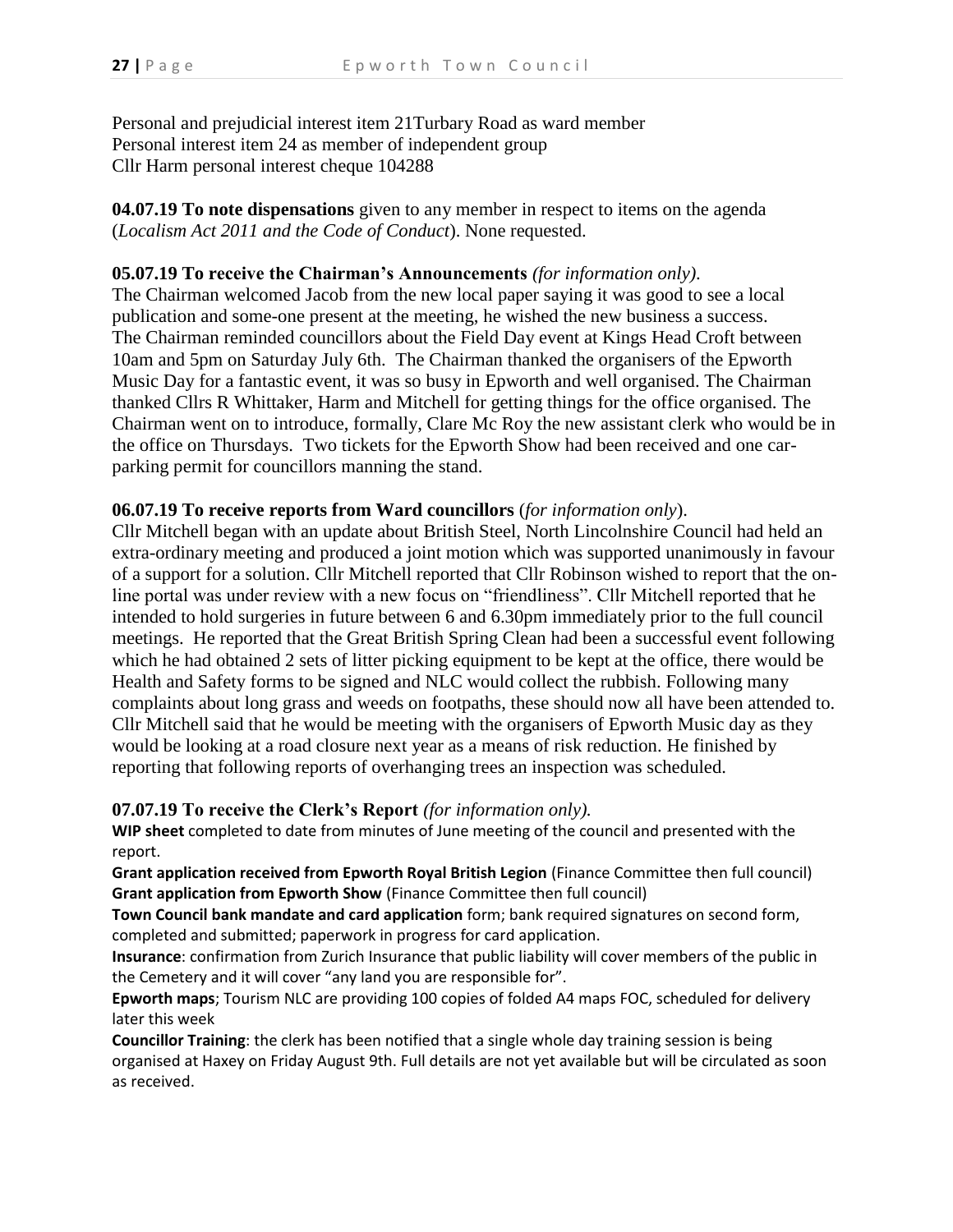**Traffic signals Epworth**: reported via NLC portal 11/06/2019 reply received from Ian Jickells Highways Development & Traffic team Manager which concluded "the number of pedestrians using the route, did not, on balance, justify the work" (reply previously circulated)

**Environment Committee meeting**: the assistant clerk is available on either Tuesday 9th or Tuesday 16th in the evening if committee members would like to indicate to **the clerks**, their availability. Proposed by Cllr Stewart seconded by Cllr Johnson **RESOLVED** clerks report noted.

**08.07.19 Co-option to fill casual vacancy:** (Local Government Act 1972 s87 (1)): to receive information from interested parties for co-option as a new member to the council. Councillors had received a letter of interest from Pauline Garner who had also extended apologies that she had been unable to attend the meeting that night; proposed by Cllr Stewart seconded by Cllr Harm and **RESOLVED** to co-opt Pauline Garner as a new member of the council.

**09.07.19 To resolve Draft Minutes** of a Meeting of the Council held on Tuesday June 4th 2019 copies of which have been previously circulated, for approval and signature. Proposed by Cllr Stewart seconded by Cllr Woods **RESOLVED** a true record and signed by the Chairman.

**10.07.19 To dispose of any business,** if any, remaining from the last meetings. No issues were raised.

**11.07.19 Finance Committee:** to receive DRAFT minutes of a committee meeting held on Monday June 24th at 7pm for approval and signature. Proposed by Cllr Stewart seconded by Cllr R Whittaker **RESOLVED** a true record and signed by the Chairman.

**(a) Internal control:** to receive copy May bank statements, the May Receipts & Payments account sheet and the May budget sheet for approval and signature of the Chairman. Proposed by Cllr Stewart seconded by Cllr R Whittaker **RESOLVED** an accurate record and signed by the Chairman.

**(b) Amended Financial Regulations:** to receive amended regulations including a paragraph relating to the use of the council debit card paragraph 6.5 and a committee proposed spending value of £100.00 (for any one purchase). Proposed by Cllr Stewart seconded by Cllr Woods and **RESOLVED** to accept the amendment as proposed

**(c) Water Services**: Committee proposal to change to Black Sheep Utilities ("everflow") as an alternative provider for water services to Cemetery Lodge. Proposed by Cllr Stewart seconded by Cllr Finch and **RESOLVED** to change water utilities provider to "everflow" through Black Sheep Utilities for a period of 36 months.

**(d) Local Government Act 1972 section 137** grant application: to receive an application from the Isle of Axholme Physically Handicapped Society (committee recommendation £250.00) Cllr Johnson clarified a point on the accounts. Proposed by Cllr R Whittaker seconded by Cllr Stewart and **RESOLVED** to grant fund £250.00 (two hundred and fifty pounds)

**(e) PAT testing**: to receive information on PAT testing with a committee recommendation to accept the quotation from Cockin Electricals. Proposed by Cllr R Whittaker seconded by Cllr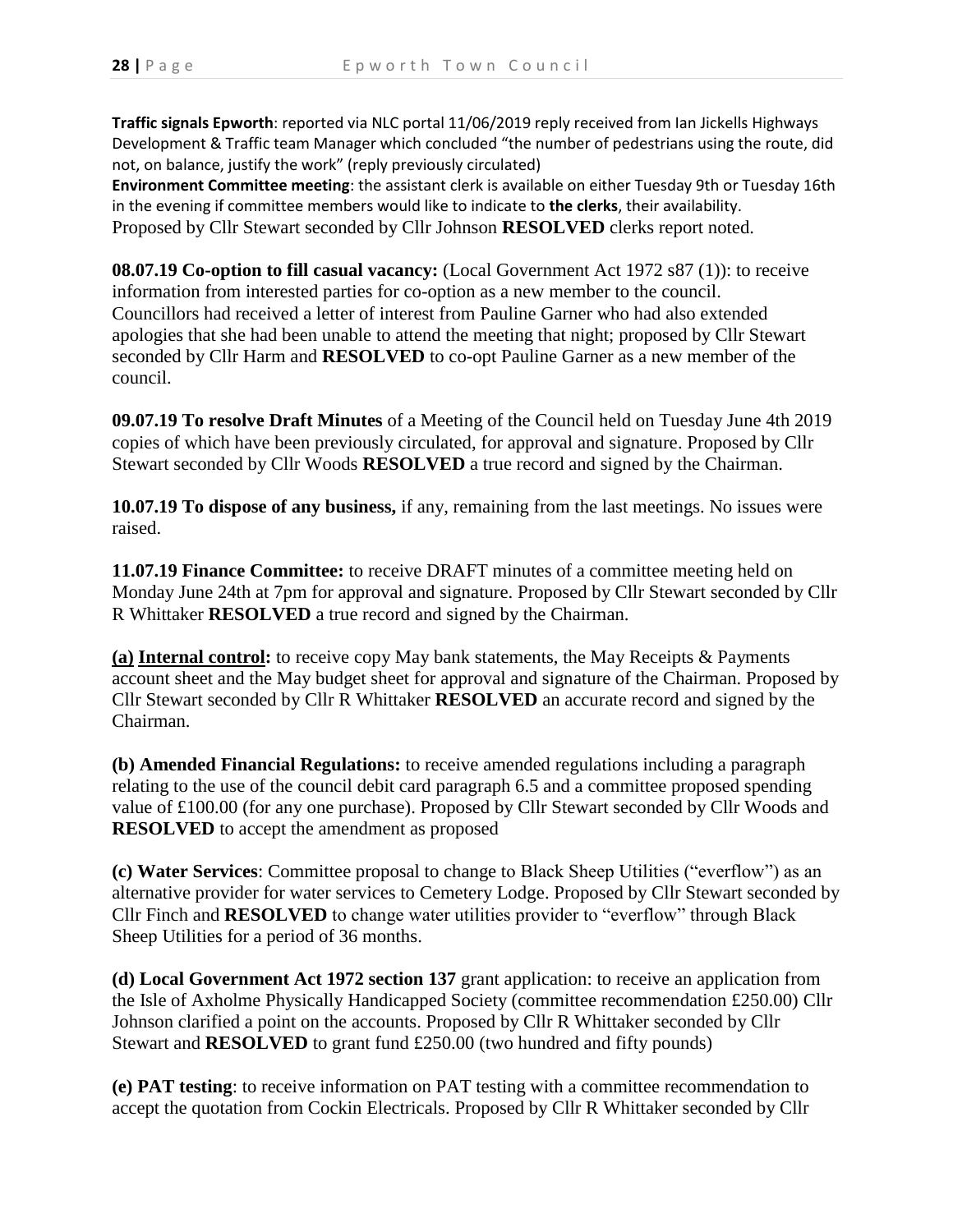Stewart and **RESOLVED** on the information provided for the clerk to contact Cockin Electrical to carry out the PAT testing this year.

**(f) Computer back-up:** and anti-virus provision to receive a committee recommendation to purchase the advice package (labour/ computer package /storage) for £270.00 Proposed by Cllr Harm seconded by Cllr Stewart and **RESOLVED** to purchase the services of Ben Sass as detailed in the "mini audit" of June 2019 for the office back-up, including the monthly fee of £9.40 for regular computer upgrades (Microsoft package) and the provision of new e-mail address. Second address to be re-considered in 3 months. Hourly rate recorded as £45.00 per hour to take approximately 6 hours.

## **12.07.19 Internal Control: To receive information regarding payments on the Financial**

**Statements (***such as direct debits and credit payments*) approved by the Town Clerk since the last meeting of the Town Council, under powers granted by the Local Government Act 1972 s101 and in accordance with Council Policy.

**NOTE: banking dates are approximate and may vary from those listed.**

Proposed by Cllr Stewart seconded by Cllr Woods **RESOLVED** financial information noted, schedule signed by the Chairman.

|          | <b>Receipts</b>          |                             |            |        |         |
|----------|--------------------------|-----------------------------|------------|--------|---------|
| 06.06.19 | Sam Jacob Memorials      | CR73 ch 100040              |            |        | £50.00  |
| 10.06.19 | Hanging baskets          | cash (schedule)             |            |        | £140.00 |
| 01.07.19 | Hanging baskets          | cheques                     |            |        | £100.00 |
| 01.07.19 | Hanging baskets          | cash (schedule)             |            |        | £200.00 |
|          |                          |                             |            |        |         |
|          |                          |                             |            |        |         |
|          | <b>Cheques paid</b>      |                             | <b>Net</b> | Vat    | Total   |
| 10.06.19 | 104282                   | <b>HSR Law</b>              | £400.00    | £80.00 | £480.00 |
| 11.06.19 |                          | <b>Epworth Show trade</b>   |            |        |         |
|          | 104283                   | stand                       | £28.50     |        | £28.50  |
| 13.06.19 |                          | <b>SLCC</b> clerks training |            |        |         |
|          | 104284                   | 15/07                       | £15.00     |        | £15.00  |
|          |                          |                             |            |        |         |
|          |                          |                             |            |        |         |
|          |                          |                             |            |        |         |
|          |                          |                             |            |        |         |
|          | <b>Cancelled cheques</b> |                             |            |        |         |
|          |                          |                             |            |        |         |
|          |                          |                             |            |        |         |
|          | <b>DD payments</b>       |                             |            |        |         |
| 01.07.19 | North Lincs. Council     | Cemetery trade waste        | £21.60     |        | £21.60  |
| 01.07.19 | North Lincs. Council     | Cemetery rates              | £53.00     |        | £53.00  |
| 13.07.19 | <b>MKS Groundcare</b>    | grass cutting               | £55.00     | £11.00 | £66.00  |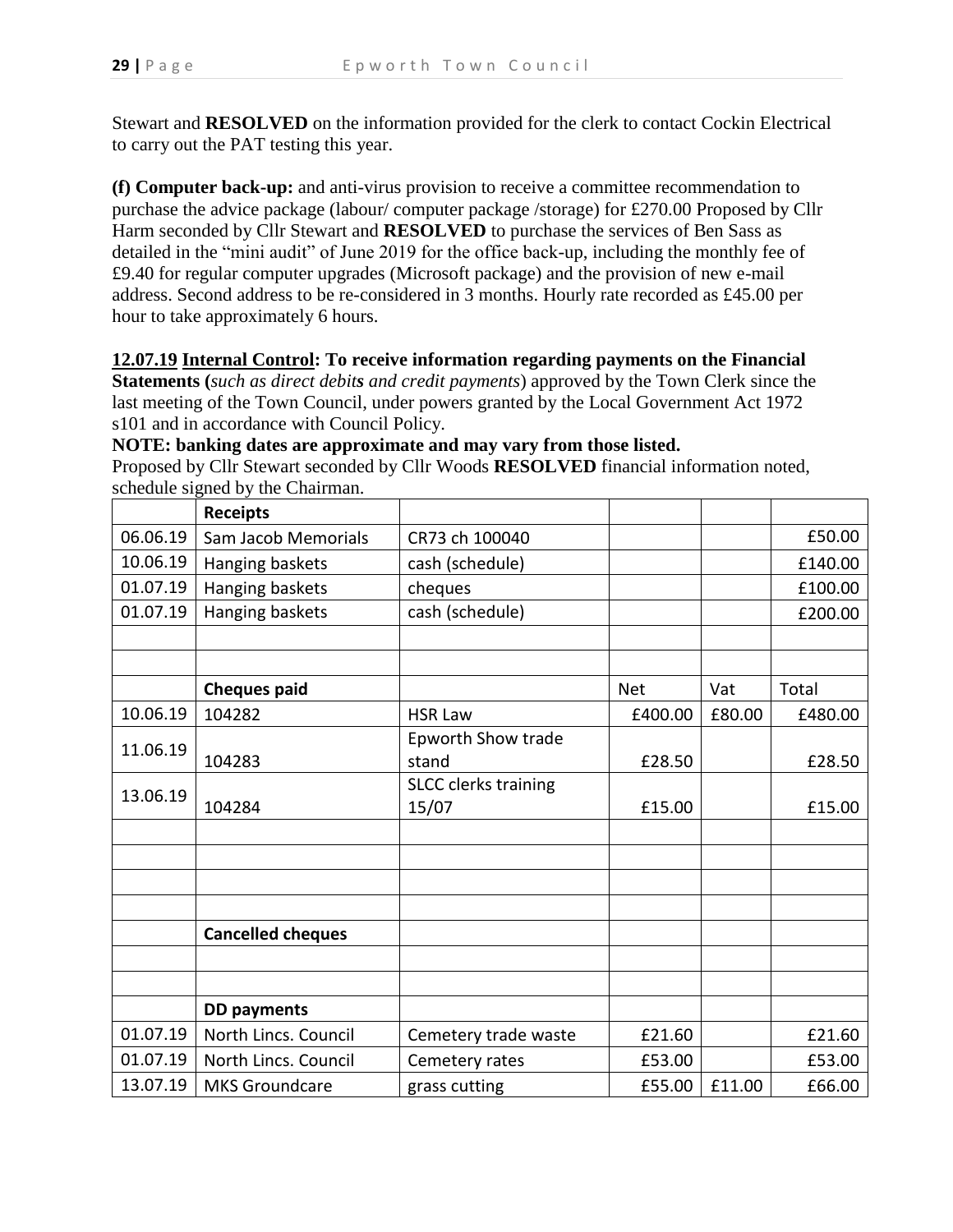| $19.07.19$ BT      | telephone & internet |                | $£68.01$ $£13.60$ | £81.61  |
|--------------------|----------------------|----------------|-------------------|---------|
| 26.07.19 02        | mobile phone         | £19.11         | £3.82             | £22.93  |
| 29.07.19   Siemens | photocopier lease    | £182.59 E36.51 |                   | £219.10 |

Hanging basket receipts schedule also presented, proposed by Cllr Stewart seconded by Cllr Woods **RESOLVED**, and schedule signed by the Chairman.

| 13.07.19 Internal control: To resolve July cheques for payment as presented on the following |  |
|----------------------------------------------------------------------------------------------|--|
| schedule (Local Government Act 1972 as amended).                                             |  |

|        |                       |                                                                                                                             | <b>Net</b> | <b>VAT</b> | Total     |
|--------|-----------------------|-----------------------------------------------------------------------------------------------------------------------------|------------|------------|-----------|
| 104285 | R Whittaker           | plants for containers                                                                                                       |            |            | £89.88    |
| 104286 | Cancelled             | Mistake on date                                                                                                             |            |            | £0.00     |
| 104287 | J Whittaker           | Office chair                                                                                                                | £70.00     | £14.00     | £84.00    |
| 104288 | M Harm                | collection of furniture                                                                                                     |            |            | £15.00    |
| 104289 | Epworth Imperial Hall | room hire 4th June                                                                                                          | £22.50     |            | £22.50    |
| 104290 | George Tune & Son     | Hanging baskets & plants                                                                                                    | £2,024.50  | £404.90    | £2,429.40 |
| 104291 | JT Building & Joinery | Meter box & ease door                                                                                                       | £180.00    |            | £180.00   |
| 104292 | RoSPA play safety     | training 2 clerks                                                                                                           | £490.00    | £98.00     | £588.00   |
| 104293 | C Maguire             | clerks postal expenses:<br>large letter contract to<br>new clerk; special<br>delivery annual return;<br>24 1st class stamps |            |            | £24.46    |
|        |                       |                                                                                                                             |            |            |           |
|        |                       | <b>Total cheques for</b>                                                                                                    |            |            |           |
|        |                       | payment                                                                                                                     |            |            | £3,433.24 |

Proposed by Cllr Stewart seconded by Cllr Mitchell **RESOLVED** cheques signed as presented, schedule signed by the Chairman.

*Having declared a prejudicial interest Cllr Mitchell left the meeting.*

**14.07.19 Planning** (Town & Country Planning Act 1990 as amended)

**To resolve PA/2019/1013** planning application to vary condition 4 of PA/2014/0861 to extend closure time to 11.30pm

Site location: 76-78 High Street, Epworth (*email link to plan circulated*)

Proposed by Cllr Harm seconded by Cllr Woods and **RESOLVED** to support the application. 1 abstention

*Cllr Mitchell returned to the meeting*.

**15.07.19 Environment Committee**: to receive DRAFT minutes from a meeting of Wednesday June 5th, 2019, copies of which have been previously circulated, for approval and signature.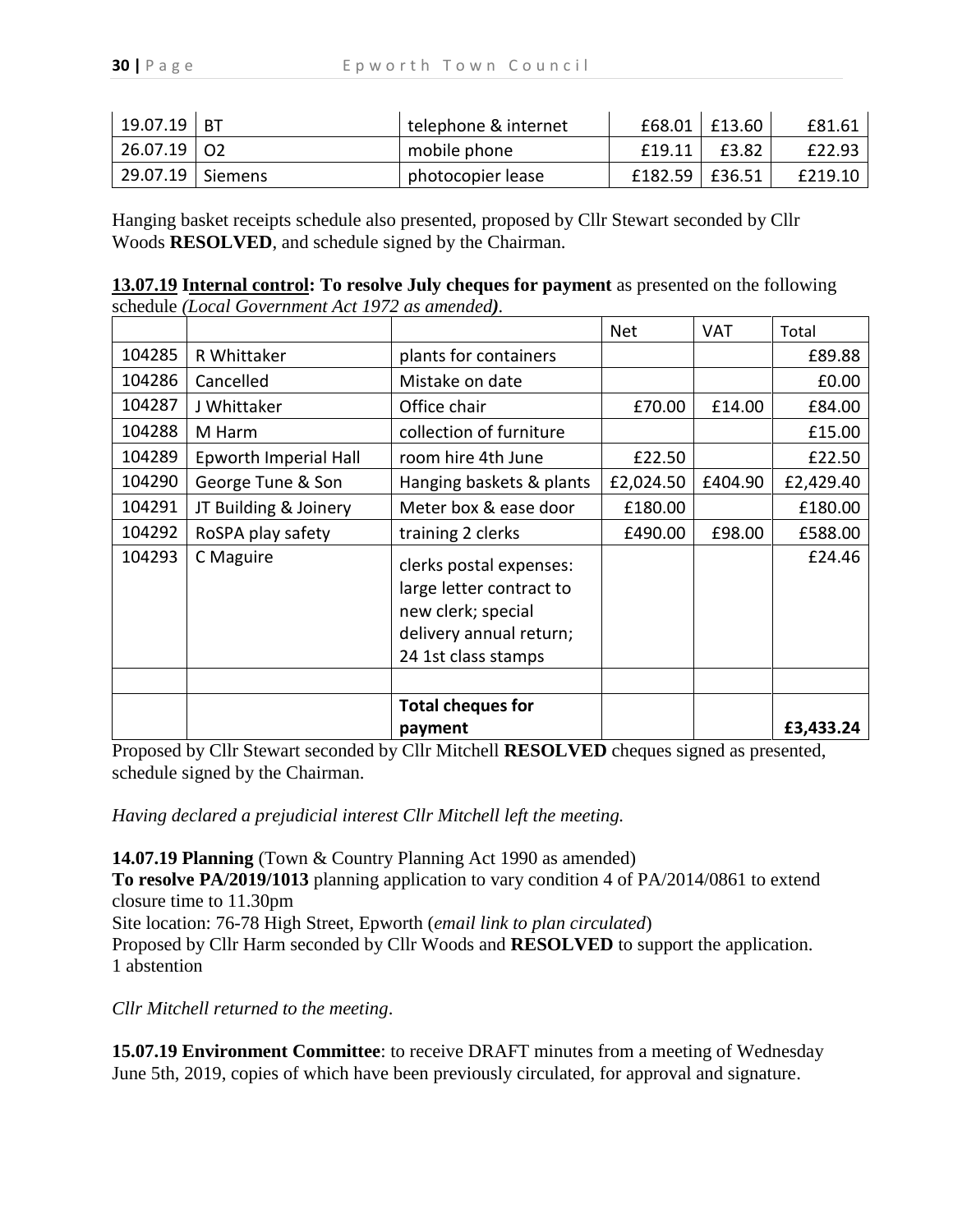Proposed by Cllr Woods seconded by Cllr Mitchell **RESOLVED** a true record and signed by the Chairman.

**(a)** To resolve the hire of 2 x "port-a-loo's" at a cost of £140.00 plus VAT for the Field Day event on July 6th at Kings Head Croft. Proposed by Cllr Stewart seconded by Cllr Finch and **RESOLVED**. Noted; some risk of vandalism, police to be informed.

**(b)** To resolve the Town Walk as Wednesday July 17th at 6.30pm Proposed by Cllr Stewart seconded by Cllr Mitchell and **RESOLVED**. Meeting place to be arranged.

**(c)** To discuss the re-publication of the Epworth Echo. After considerable discussion on prices and production proposed by Cllr Stewart seconded by Cllr Mitchell and **RESOLVED** to produce 2000 copies of the ECHO 3 times/year at a cost each time of £120.00 plus delivery of £70.00 each time and review after one year.

**(d)** Use of Town Council site: to receive and resolve DRAFT document. After discussion, proposed by Cllr Stewart seconded by Cllr Harm and **RESOLVED** to refer the document back to the Environment Committee for further amendment.

**16.07.19 Neighbourhood Plans**: to discuss the provision of a neighbourhood Plan. Item withdrawn.

**17.07.19 Social Media:** to receive a new DRAFT Social Media policy and information from ERNLLCA on the management of facebook. "Social media team" nominated as the clerk, assistant clerk and the Chairman. Proposed that council has a trial period of 6 months, DRAFT document proposed by Cllr Johnson seconded by Cllr Woods and **RESOLVED** adopted.

**18.07.19 Standing Orders**; to receive a copy of current Standing Orders with reference to page 10, Previous Resolutions to resolve the number of councillors required to sign a rescission notice. Proposed by Cllr Stewart seconded by Cllr Mitchell and **RESOLVED** to reduce the number of councillors required to sign a rescission notice to 5 (five)

**19**.**07.19 West End Road**: to discuss the issue of fast traffic (proposer Cllr Finch). After prolonged discussion it was proposed by Cllr Stewart seconded by Cllr Mitchell and **RESOLVED** that the clerk contact the "Safer Roads Partnership" asking for an immediate investigation into the speed of traffic on West End Road, Epworth.

**20.07.19 Cemetery Committee**: to receive DRAFT minutes from a meeting of Wednesday June 26th, 2019 copies of which have been previously circulated, for approval and signature. Proposed by Cllr Stewart seconded by Cllr R Whittaker **RESOLVED** a true record and signed by the Chairman.

**(a) Storage facilities**: to receive information and discuss the provision of new storage facilities. After prolonged discussion on the exact price proposed by Cllr Harm seconded by Cllr Stewart and **RESOLVED** Cemetery Committee to discuss further.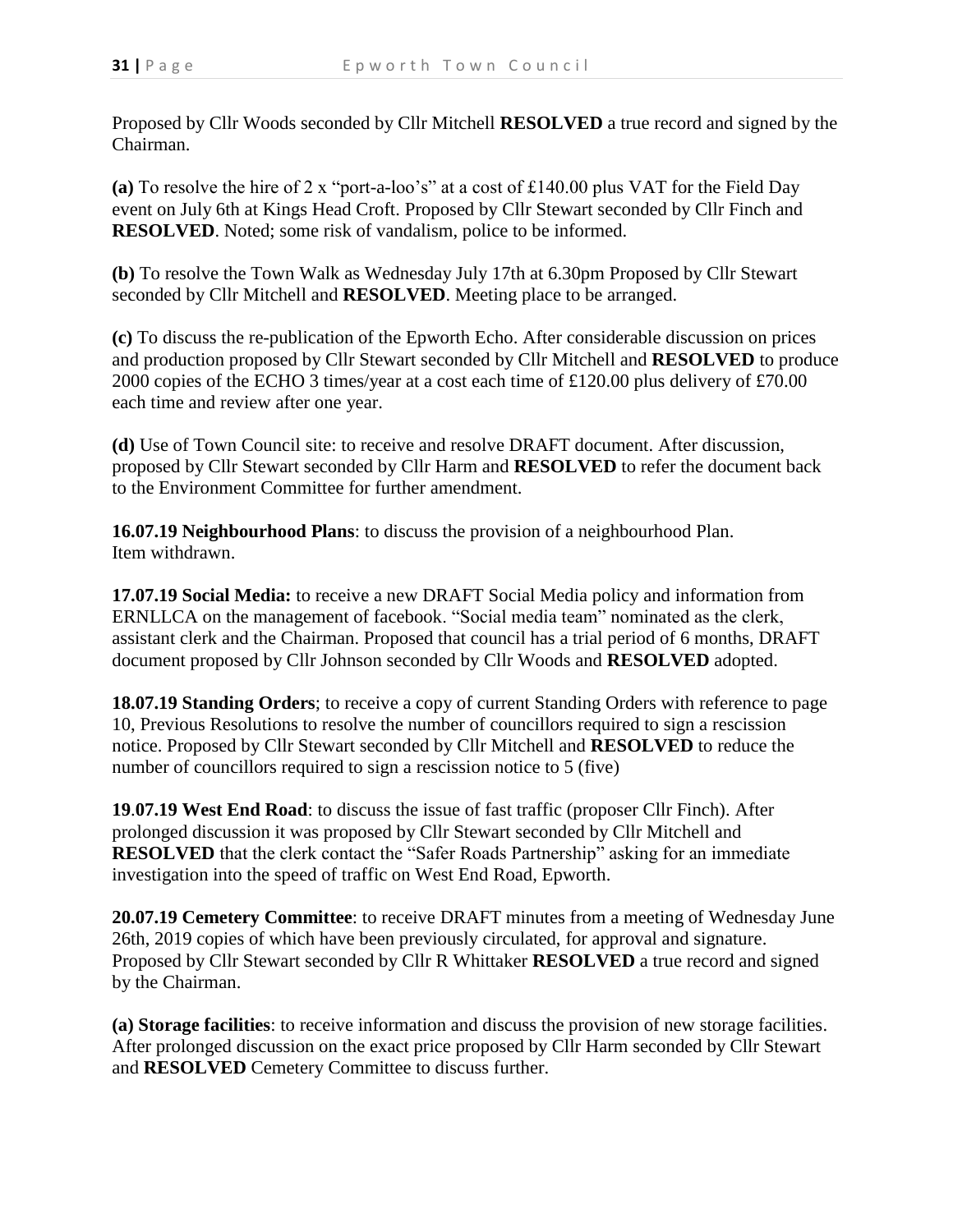**(b) Top soil**: committee recommendation to approve the purchase of top soil for the cemetery Proposed by Cllr Stewart seconded by Cllr Harm and **RESOLVED** that the clerk may arrange purchase of 2 x bags of topsoil at £50.00/bag (priced in April) used for topping up sunken graves.

**(c) Chapel of Rest** – open day: to discuss a date. Proposed by Cllr Harm seconded by Cllr R Whittaker as third week in July Thursday 18th, **RESOLVED**. Clerk to publicise on facebook (and local paper) and report back to full council.

**(d) To discuss the change of use of the Chapel of Rest.** Proposed by Cllr Harm seconded by Cllr Mitchell and **RESOLVED** to explore options for duel use by obtaining written pre-planning advice (costs involved) and report back to committee.

**(e) Office carpet**: to resolve whether or not to clean the carpet. Proposed by Cllr Harm seconded by Cllr Finch; proposal by Cllr Stewart that clerk should look at alternative methods to clean, not seconded. On recorded vote that clerk looks at quotes and arranges clean; In favour Cllrs J Whittaker, Finch, Harm, Johnson, Mitchell, R Whittaker and Woods. Against Cllr Stewart. **RESOLVED**.

**(f) Cemetery** (non-committee item): to discuss damp problems discovered on the top floor. Needs addressing; gutters containing standing water. Proposed by Cllr R Whittaker seconded by Cllr Harm and **RESOLVED** clerk to ask company who did gutter works to came back and investigate problem and if a cost clerk/chairman to action/approve.

**21.07.19 Turbary Road**: to receive an email from Cllr Robinson on behalf of a resident in connection with Turbary Road and an email from the contractor and to resolve the next step. Points raised during discussion:

- An issue since 1974
- Epworth Town Council historically own land over which footpath runs
- North Lincolnshire Council refuse to tarmac
- Responsibility for footpath with NLC footpath runs full width of road
- Letter from contractor no longer wishing to carry out regular maintenance
- Discussion with NLC on long term management sustainable agreement
- Cannot change legal status

Proposed by Cllr Stewart to arrange a meeting with North Lincolnshire Council seconded by Cllr Harm, amendment by Cllr Johnson to include residents not seconded. **RESOLVED** to arrange meeting, 2 abstentions.

**22.07.19 Highways**: to receive a letter from a resident about the siting of a public bench on Epworth High Street and information from the proposer with details of the NLC permission. Location of bench on pavement outside Methodist memorial Church. NLC permission granted. Proposed by Cllr Harm seconded by Cllr Woods to write to family/NLC suggesting more suitable location (due to traffic congestion) outside Epworth Hub alternative site **RESOLVED**.